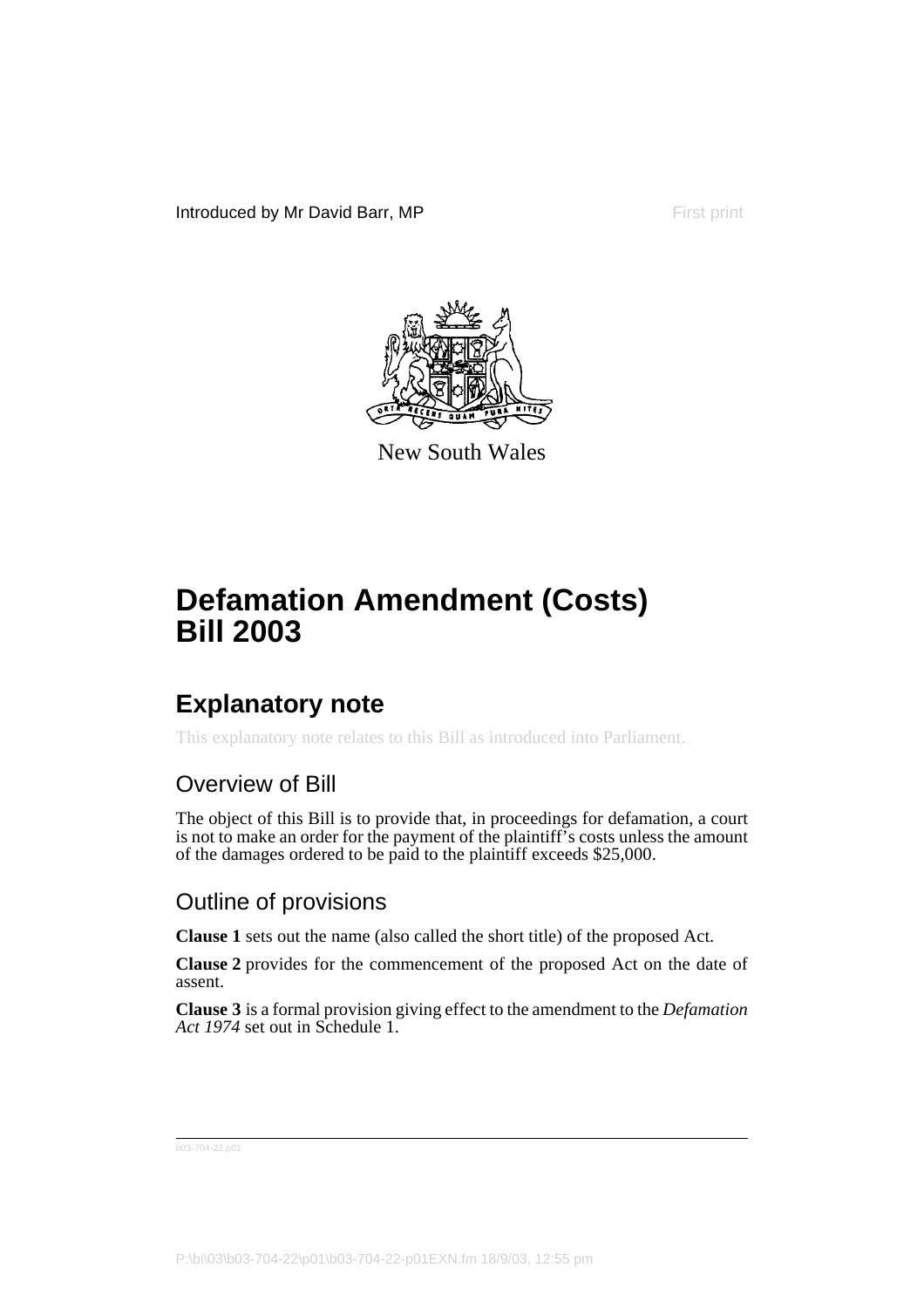Defamation Amendment (Costs) Bill 2003

Explanatory note

#### **Schedule 1 Amendment**

**Schedule 1** inserts proposed section 48B in the *Defamation Act 1974* to provide that a court is not to make an order in proceedings for defamation for the payment of the plaintiff's costs by any other party to the proceedings unless the amount ordered to be paid to the plaintiff as damages exceeds \$25,000.

Explanatory note page 2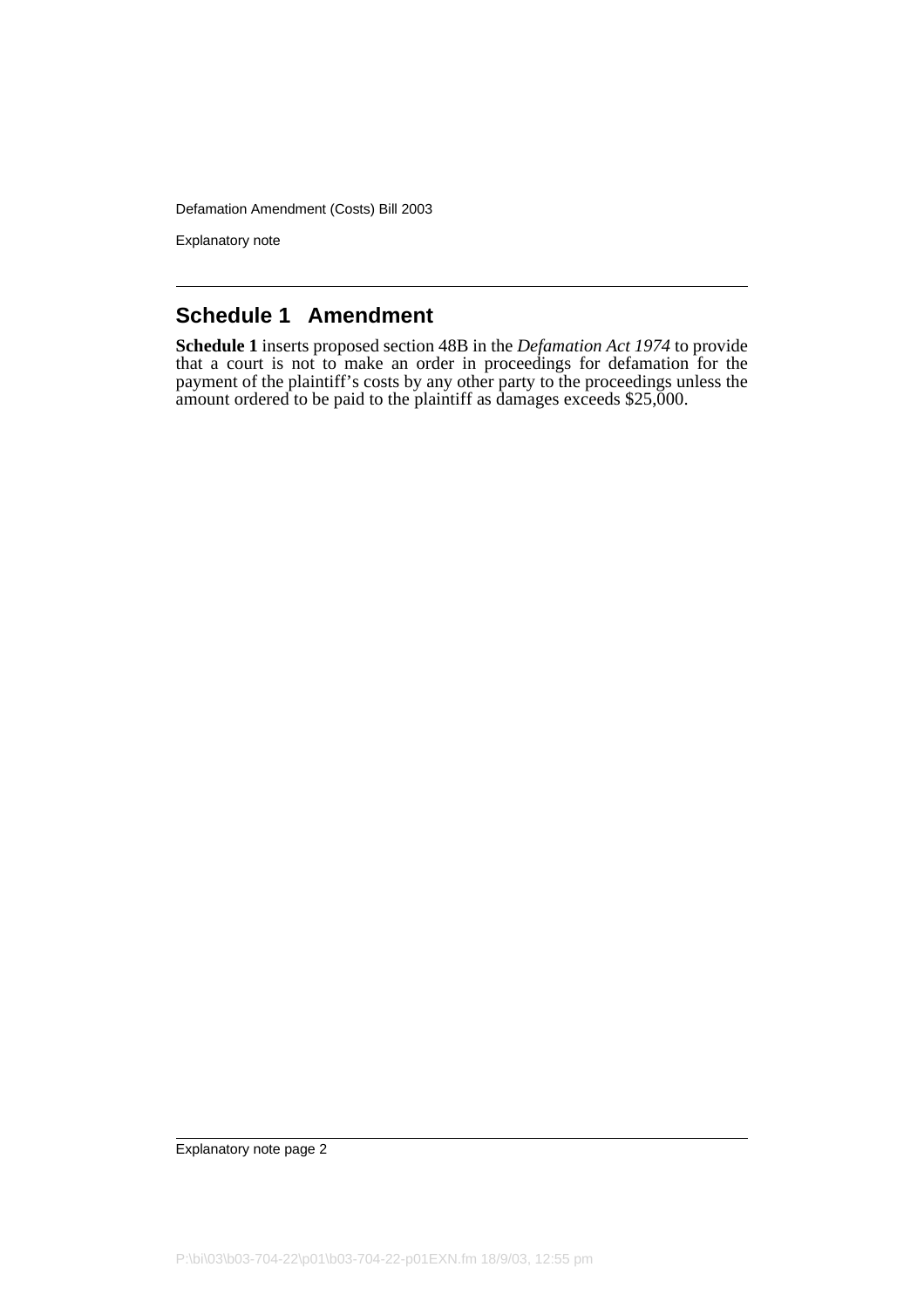Introduced by Mr David Barr, MP First print



New South Wales

# **Defamation Amendment (Costs) Bill 2003**

## **Contents**

|    |                                          | Page |
|----|------------------------------------------|------|
| 1. | Name of Act                              |      |
| 2  | Commencement                             | 2    |
|    | 3 Amendment of Defamation Act 1974 No 18 | 2    |
|    | Schedule 1 Amendment                     | ર    |

b03-704-22.p01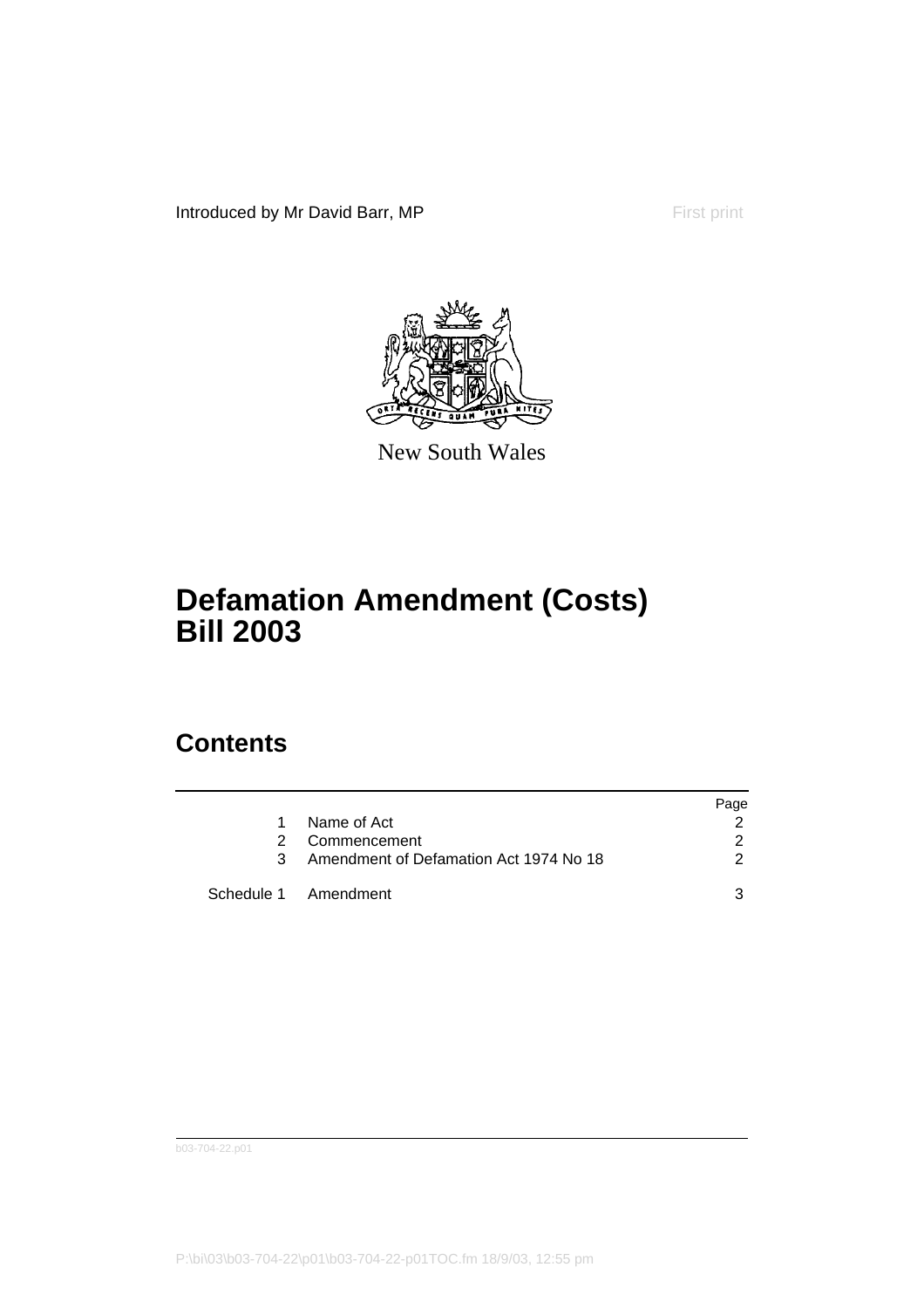#### Defamation Amendment (Costs) Bill 2003

**Contents** 

Page

Contents page 2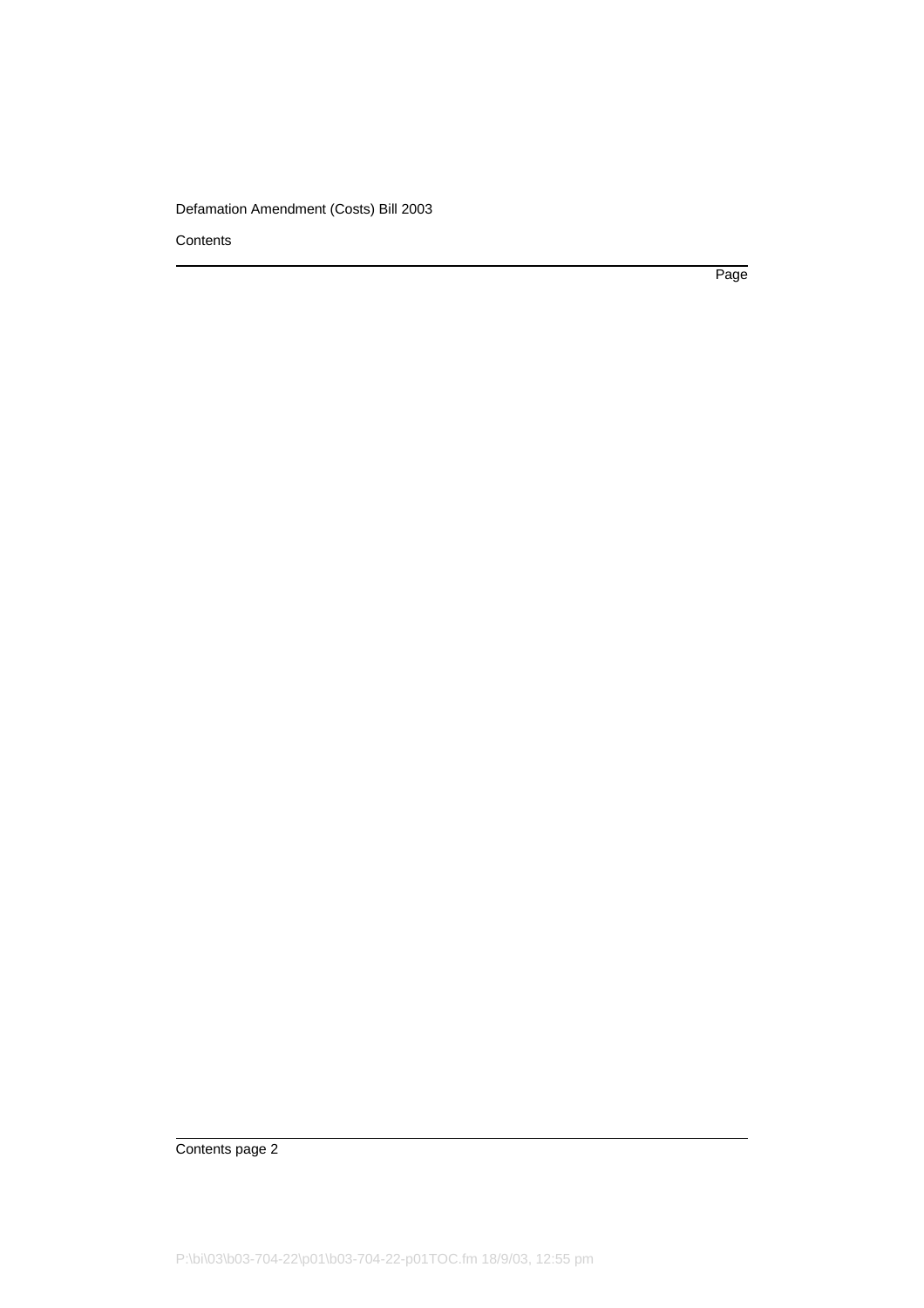

New South Wales

# **Defamation Amendment (Costs) Bill 2003**

No , 2003

#### **A Bill for**

An Act to amend the *Defamation Act 1974* with respect to costs in defamation actions.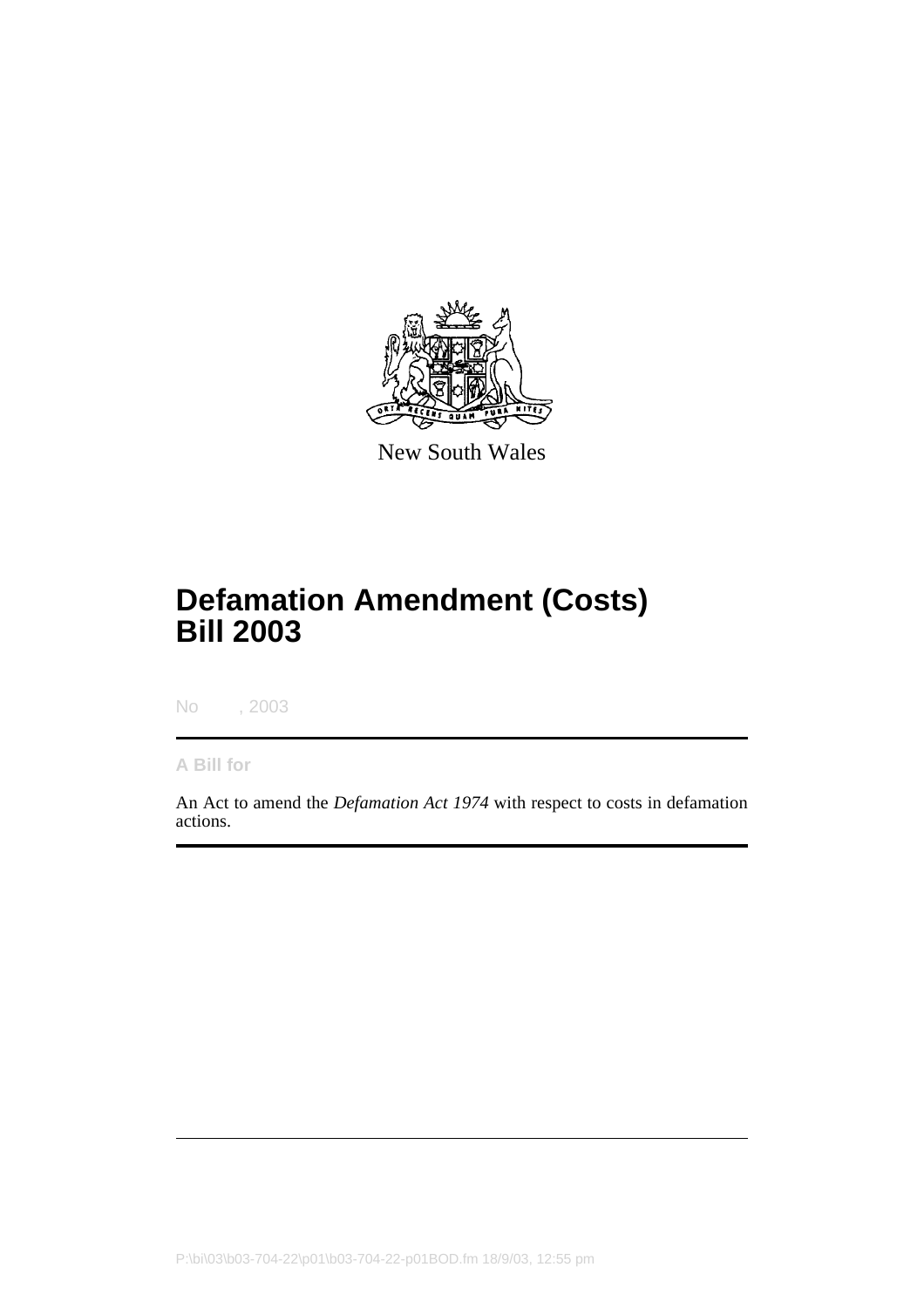<span id="page-5-2"></span><span id="page-5-1"></span><span id="page-5-0"></span>

| The Legislature of New South Wales enacts: |                                                                     |                |
|--------------------------------------------|---------------------------------------------------------------------|----------------|
|                                            | Name of Act                                                         | 2              |
|                                            | This Act is the <i>Defamation Amendment (Costs) Act 2003</i> .      | 3              |
|                                            | <b>Commencement</b>                                                 | $\overline{4}$ |
|                                            | This Act commences on the date of assent.                           | 5              |
| 3                                          | <b>Amendment of Defamation Act 1974 No 18</b>                       | 6              |
|                                            | The <i>Defamation Act 1974</i> is amended as set out in Schedule 1. | $\overline{7}$ |